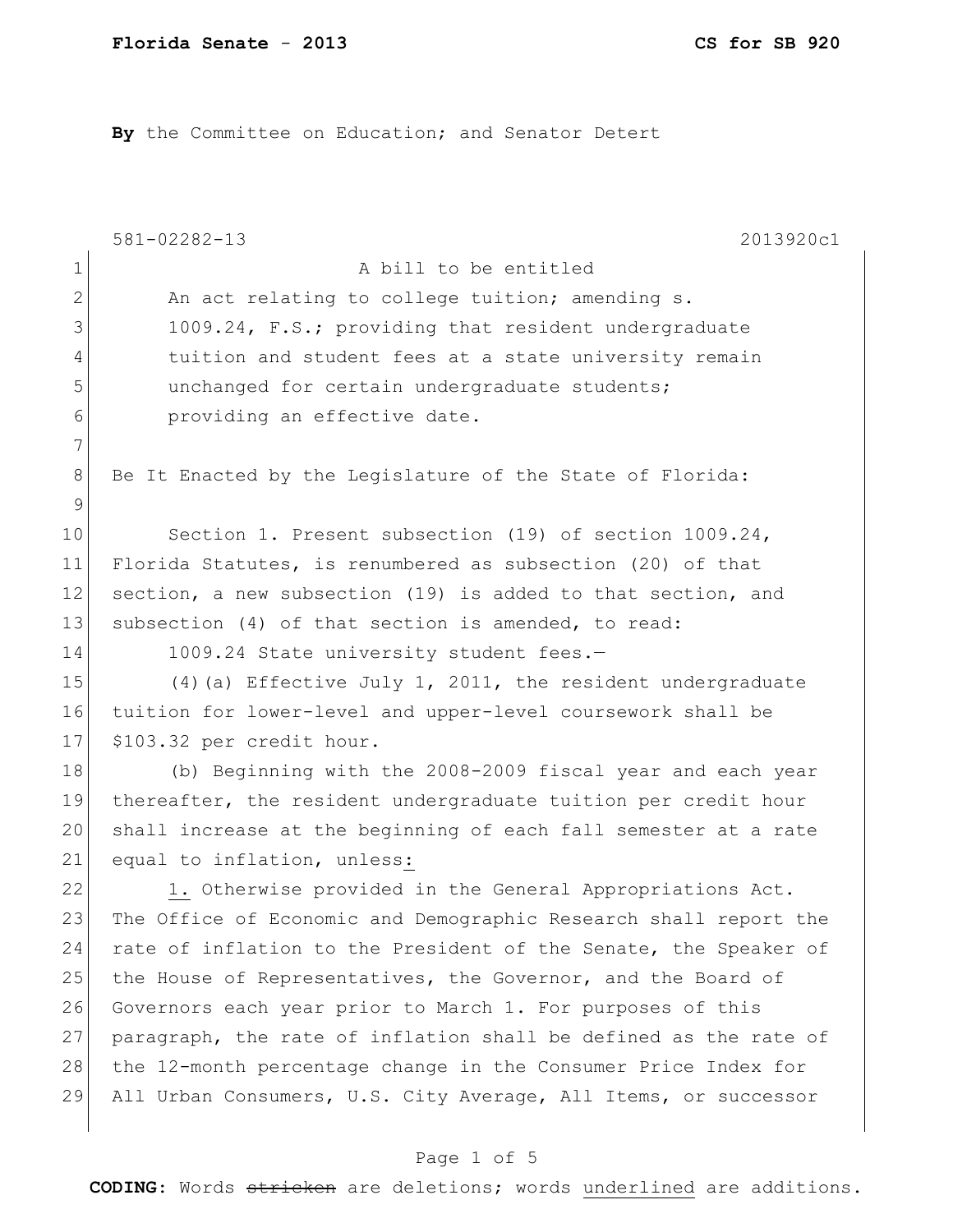|    | $581 - 02282 - 13$<br>2013920c1                                  |
|----|------------------------------------------------------------------|
| 30 | reports as reported by the United States Department of Labor,    |
| 31 | Bureau of Labor Statistics, or its successor for December of the |
| 32 | previous year. In the event the percentage change is negative,   |
| 33 | the resident undergraduate tuition shall remain at the same      |
| 34 | level as the prior fiscal year.                                  |
| 35 | 2. Tuition remains unchanged for 4 years as provided in          |
| 36 | this subparagraph. Beginning with the 2013-2014 academic year    |
| 37 | and each year thereafter, the resident undergraduate tuition for |
| 38 | lower-level and upper-level coursework, as provided under        |
| 39 | paragraph (a), shall remain unchanged for 4 consecutive years,   |
| 40 | beginning with the time of initial enrollment at a state         |
| 41 | university for an undergraduate student who:                     |
| 42 | a. Enrolls full time at a state university for the first         |
| 43 | time beginning the 2013 fall semester or during an academic term |
| 44 | thereafter;                                                      |
| 45 | b. Remains continuously enrolled at the state university         |
| 46 | for 4 consecutive years;                                         |
| 47 | c. Qualifies as a resident for tuition purposes pursuant to      |
| 48 | s. 1009.21; and                                                  |
| 49 | d. Completes degree requirements within 4 academic years,        |
| 50 | unless the degree requirements for an academic program exceed    |
| 51 | 120 semester hours as approved by the Board of Governors         |
| 52 | pursuant to s. 1007.25(8).                                       |
| 53 | (c) The Board of Governors, or the board's designee, may         |
| 54 | establish tuition for graduate and professional programs, and    |
| 55 | out-of-state fees for all programs. Except as otherwise provided |
| 56 | in this section, the sum of tuition and out-of-state fees        |
| 57 | assessed to nonresident students must be sufficient to offset    |
| 58 | the full instructional cost of serving such students. However,   |
|    |                                                                  |

# Page 2 of 5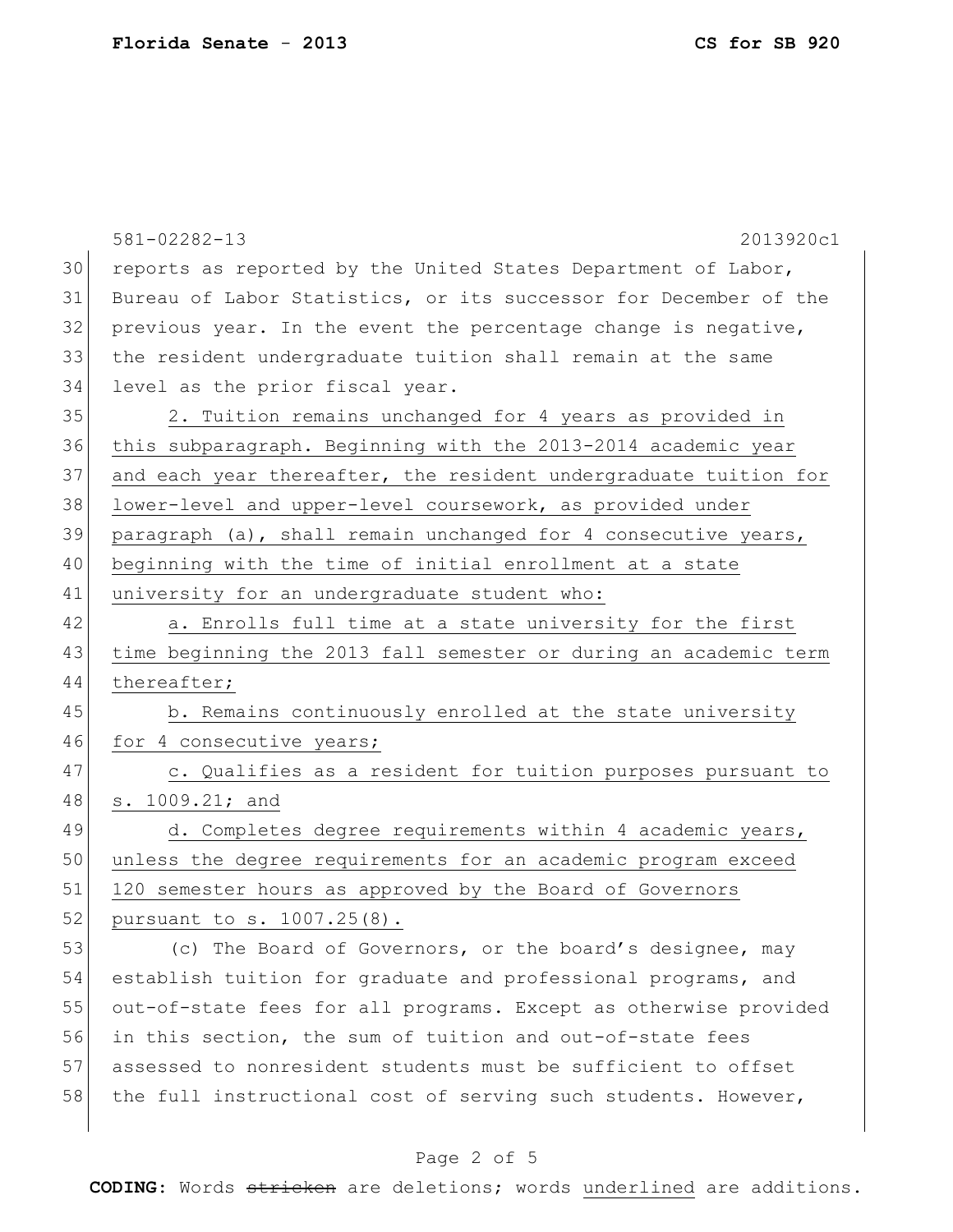581-02282-13 2013920c1

59 adjustments to out-of-state fees or tuition for graduate 60 programs and professional programs may not exceed 15 percent in 61 any year.

62 (d) The Board of Governors may consider and approve 63 flexible tuition policies as requested by a university board of 64 trustees in accordance with the provisions of subsection (15) 65 only to the extent such policies are in alignment with the 66 mission of the university and do not increase the state's fiscal 67 liability or obligations, including, but not limited to, any 68 fiscal liability or obligation for programs authorized under ss. 69 1009.53-1009.538 and ss. 1009.97-1009.984.

70 (e) The sum of the activity and service, health, and 71 athletic fees a student is required to pay to register for a 72 course shall not exceed 40 percent of the tuition established in 73 law or in the General Appropriations Act. No university shall be 74 required to lower any fee in effect on the effective date of 75 this act in order to comply with this subsection. Within the 40 76 percent cap, universities may not increase the aggregate sum of 77 activity and service, health, and athletic fees more than 5 78 percent per year, or the same percentage increase in tuition 79 authorized under paragraph (b), whichever is greater, unless 80 specifically authorized in law or in the General Appropriations 81 Act. A university may increase its athletic fee to defray the 82 costs associated with changing National Collegiate Athletic 83 Association divisions. Any such increase in the athletic fee may 84 exceed both the 40 percent cap and the 5 percent cap imposed by 85 this subsection. Any such increase must be approved by the 86 athletic fee committee in the process outlined in subsection 87 (12) and cannot exceed \$2 per credit hour. Notwithstanding the

## Page 3 of 5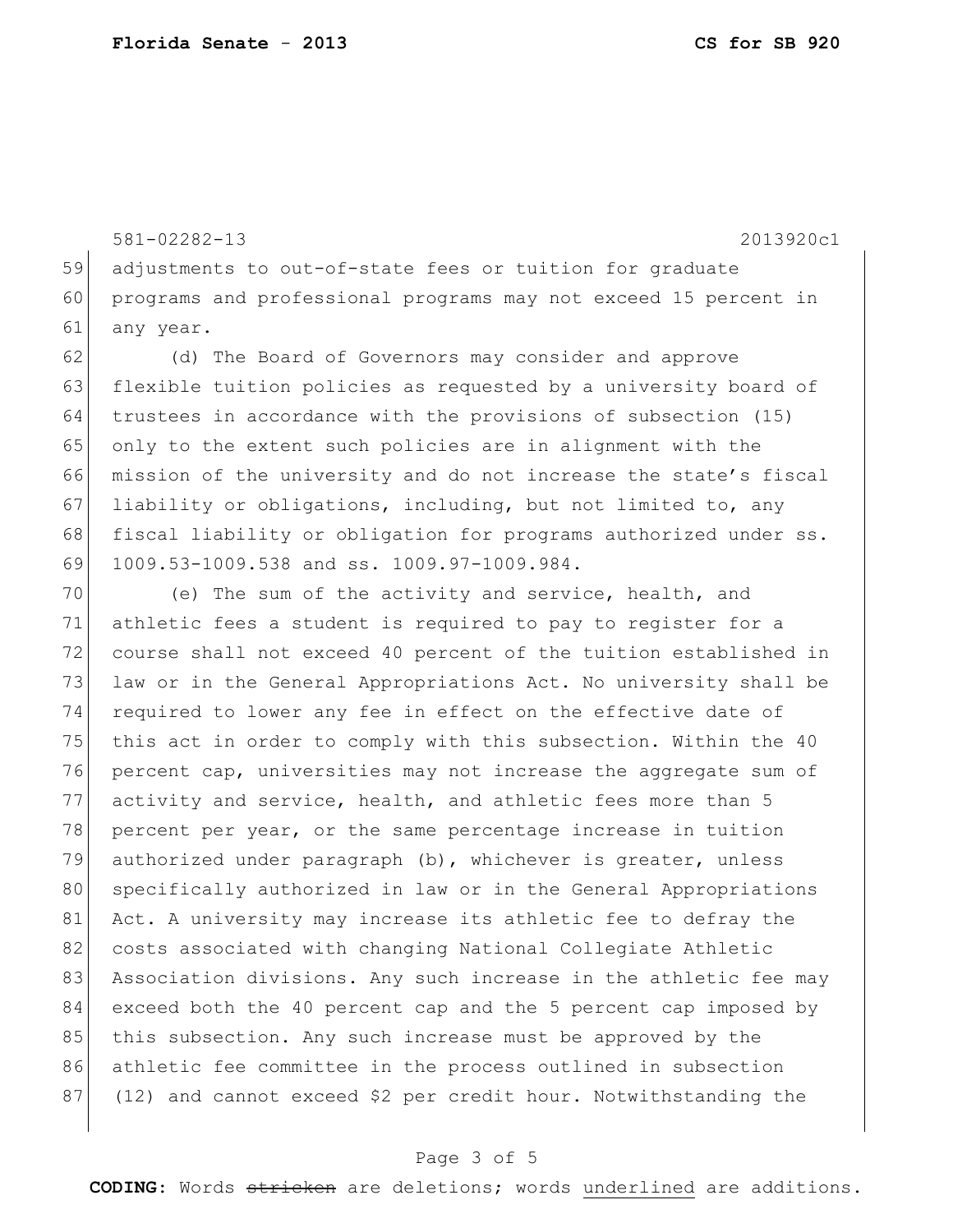581-02282-13 2013920c1 88 provisions of ss. 1009.534, 1009.535, and 1009.536, that portion 89 of any increase in an athletic fee pursuant to this subsection 90 that causes the sum of the activity and service, health, and 91 athletic fees to exceed the 40 percent cap or the annual 92 increase in such fees to exceed the 5 percent cap shall not be 93 included in calculating the amount a student receives for a 94 Florida Academic Scholars award, a Florida Medallion Scholars 95 award, or a Florida Gold Seal Vocational Scholars award. 96 Notwithstanding this paragraph and subject to approval by the 97 board of trustees, each state university is authorized to exceed 98 the 5-percent cap on the annual increase to the aggregate sum of 99 activity and service, health, and athletic fees for the 2010- 100 2011 fiscal year. Any such increase shall not exceed 15 percent 101 or the amount required to reach the 2009-2010 fiscal year 102 statewide average for the aggregate sum of activity and service, 103 health, and athletic fees at the main campuses, whichever is 104 greater. The aggregate sum of the activity and service, health, 105 and athletic fees shall not exceed 40 percent of tuition. Any 106 increase in the activity and service fee, health fee, or 107 athletic fee must be approved by the appropriate fee committee 108 pursuant to subsection  $(10)$ , subsection  $(11)$ , or subsection 109 (12).

110 (f) This subsection does not prohibit a university from 111 increasing or assessing optional fees related to specific 112 activities if payment of such fees is not required as a part of 113 registration for courses.

114 (19) For a resident undergraduate student who meets the 115 requirements of subparagraph  $(4)(b)$  2., the fees may not, for 4 116 years, exceed the fees established by the state university at

## Page 4 of 5